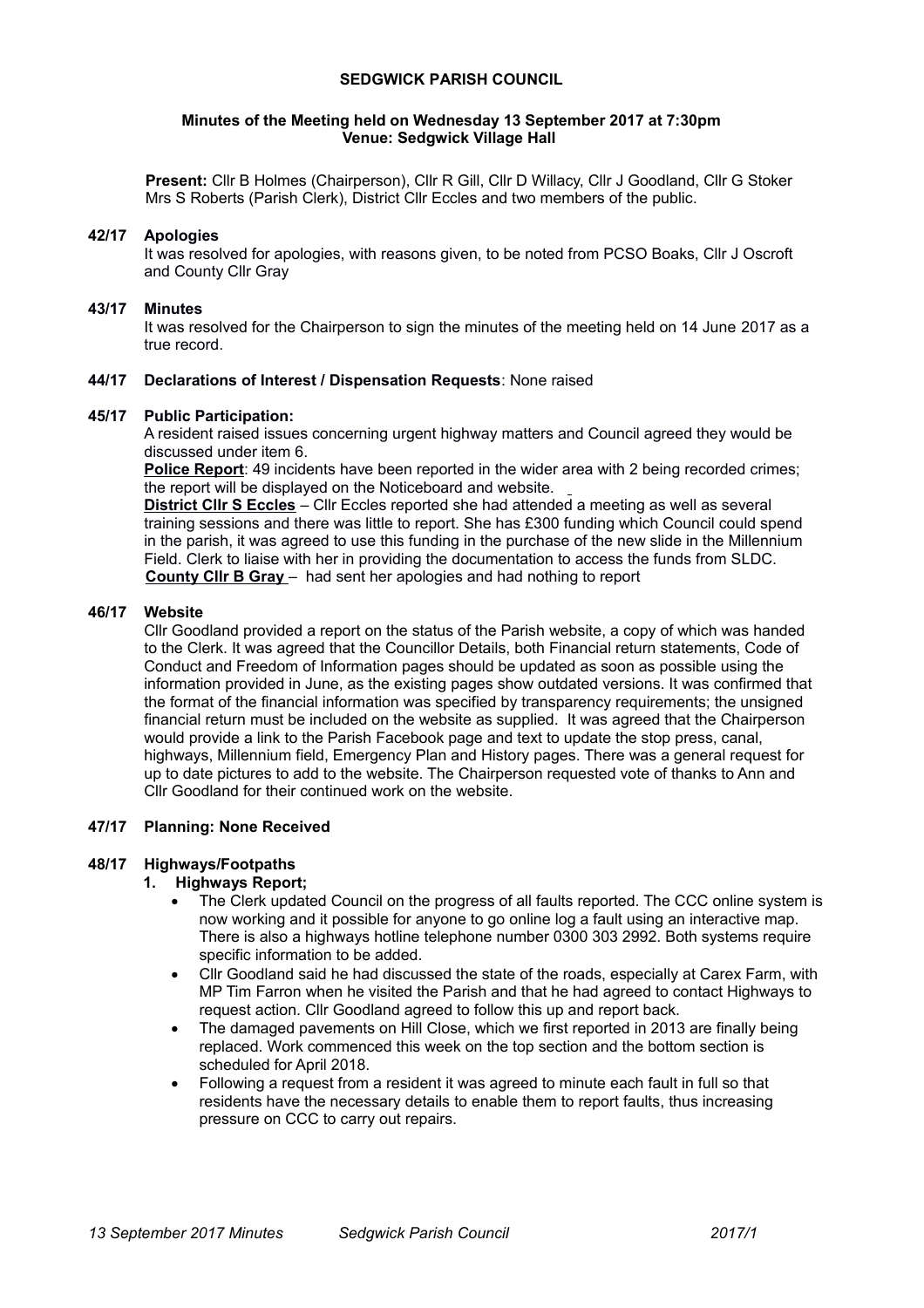| <b>LOCATION</b>              | Postcode Fault |                                        | <b>Reference</b> | Logged*    | <b>Status</b>            |
|------------------------------|----------------|----------------------------------------|------------------|------------|--------------------------|
| Along riverside from Force   | LA80JU         | Erosion of edge near bend              | W171439589       | 13/06/2017 | Fault assessment         |
| <b>Bridge</b>                |                | Potholes/resurface                     |                  |            |                          |
| Castle View Junction         | LA80JL         | Renew Road Markings                    | W171439590       | 13/06/2017 | Fault assessment         |
| Wakefield Meadow Junction    | LA80JD         | Renew Road Markings                    | W171439600       | 13/06/2017 | Fault assessment         |
| Carex Farm to Shyreakes      | LA80JJ         | Potholes/edges/resurface 2miles        | W171439594       | 13/06/2017 | Fault assessment         |
| <b>Castle View Pavements</b> | LA80JL         | Repair all pavements                   | W171439597       | 13/06/2017 | Fault assessment         |
| <b>Hill Close Pavements</b>  | LA80JR         | Repair all pavements                   | W171439592       |            | Work commenced but       |
|                              |                |                                        |                  |            | completion expected 4/18 |
| Carex farm                   | LA80JJ         | Crumbled Carriage way                  | W171435509       | 20/04/2017 | Fault assessment         |
| Cooper Hill                  | LA80JU         | Flood damage to drain                  | W171440159       | 21/06/2017 | See below                |
| Cooper Hill opp Sedgw.House  | LA80JU         | URGENT referral of above after further | W171446005       | 31/08/2017 | Completed                |
|                              |                | damage by floods                       |                  |            |                          |

Many of the faults have been logged prior to 2017 but the logged date now shows when faults have been submitted using the new system.

- **2.** CCC Highways Department have still not responded to our correspondence about a start date for the Aqueduct Improvements, the rescheduled road closure at Shyreakes, lighting near aqueduct, the creation of a 20mph zone and the installation of SatNav warning signs although Helsington Parish have expressed support for the latter. Regret was expressed about the lack of response by CCC because Council can make no progress without their input and support.
- **3.** (see item45/17) A member of the public acknowledged the work done by council in reporting faults but felt further measures were required. He requested Council to write to CCC to
	- complain about the dangerous roads in Sedgwick Parish, ask whether councillors can be present when faults are assessed
	- request that Grid References be used to report faults
	- enquire whether Parishes are able to repair roads themselves.

Council agreed to this request. The chairperson will circulate a draft letter to councillors and copy to Cllr Gray and Tim Farron into the email.

**4.** It was reported that the verges on the Canal path were in need of trimming; the Clerk will contact the contractors to arrange this work.

# **49/17 Playground /Millennium Field**

- 1. Cllr Stoker has carried out the monthly check on the Millennium Field and reported back that the safety surface under the swing had been repaired, the new slide was in situ and being well used. The worn bench will be replaced in the spring; Cllr Stoker wished to donate a bench to the Parish. Council approved this and thanked him for this kind offer. The surface under the basketball hoop was wearing and needs attention. Cllr Willacy and Cllr Stoker would consider alternatives and report back at the next meeting. A badminton net would be a good addition and could be attached to the existing poles – this will be considered in the 2018/9 budget.
- 2. The quote for the Annual Safety Inspection arrangements from Playdale was approved and it is scheduled for September with the report being available at the next meeting.

# **50/17 Canal**

- 1. Cllr Stoker carried out the monthly inspection of the Canal Pathways and reported the paths were fit for purpose. A stone wall had collapsed on the path and Cllr Willacy had arranged an emergency repair costing £30. Council thanked Cllr Willacy for his prompt action.
- 2. Chris Graham, the SLDC Countryside Access Officer has responded to our letter regarding the installation of steps on the middle ramp access as requested by a resident petition. He had recently inspected the path in conjunction with his work on the towpath trail initiative and considered them safe; he saw no grounds for an emergency closure. He stated that wherever possible CCC provides ramped access first and stepped access second and provided details of recognised standards for the installation of new steps. Cllr Willacy proposed that considering this advice, steps are not considered and the path remains as a ramp. This was agreed unanimously by Council.
- 3. Cllr D Willacy had met with Mr Simpson who agreed to replace the boundary in the original location. Correspondence had been exchanged with his solicitors regarding the anomalies with the boundaries registered with the Land Registry and it looks likely that the error will be rectified.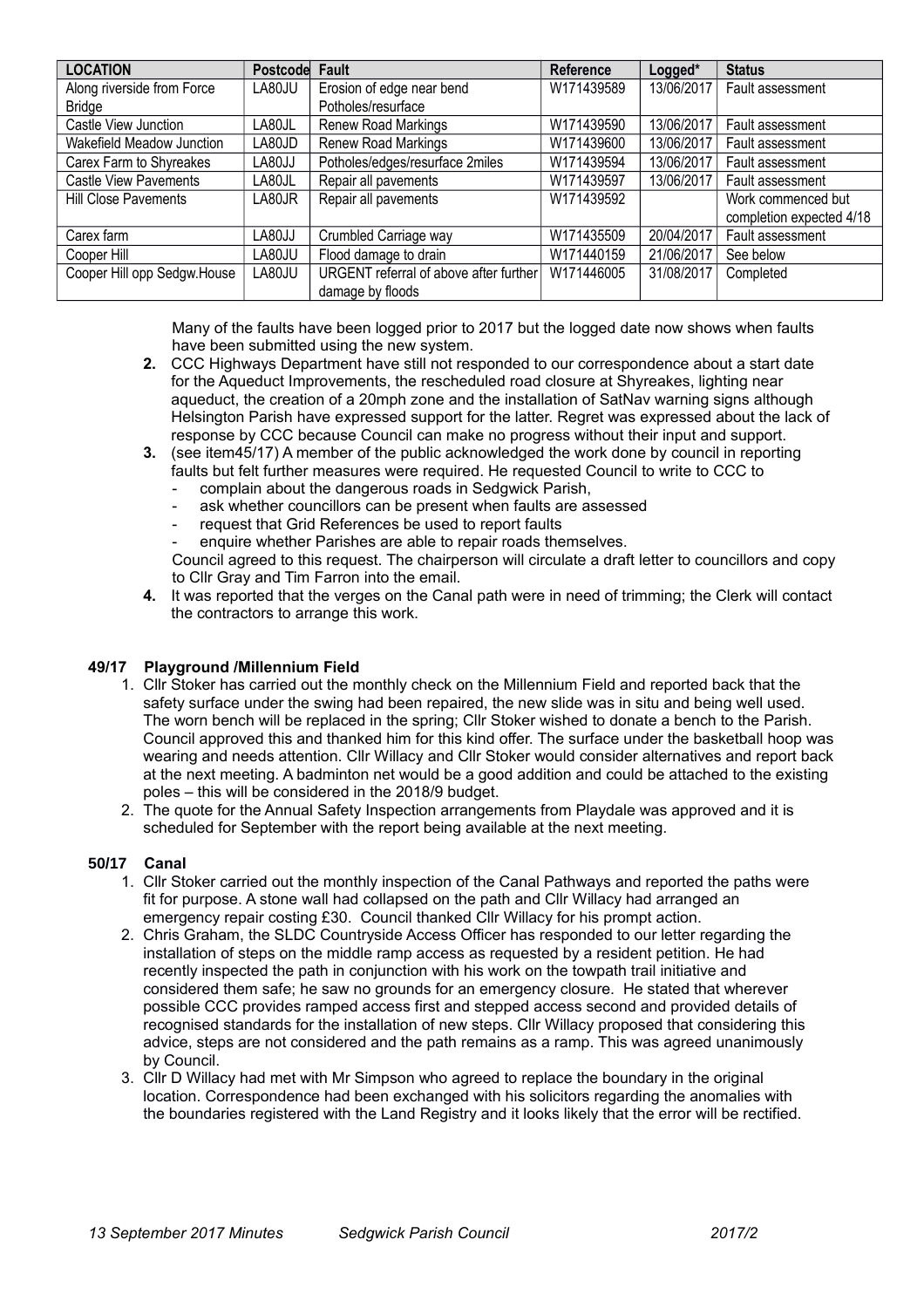# **Canal Continued**

- 4. The Chairperson reported that she had continued to chase the Lancaster Canal Regeneration Partnership/Canal and River Trust for information. The outcome of the first stage of their lottery bid for £1.5 million for the canal between Stainton, Hincaster and Sedgwick (which includes the Parish owned section) being "creatively linked" has been successful. An Activity Plan and Conservation Management Plan is now being written and on Tuesday 26<sup>th</sup> September, a Focus Group will be held at Sedgwick Village Hall to promote the cycle path and involve residents in the plan. Sedgwick Parish Council have not been formally consulted about the project or funding bid and although any change required to convert the path to a cycle path would require our permission, current levels of consultation have not led to a spirit of trust and co-operation. The chairperson has requested re-assurance that there are no plans to acquire permissive rights over the Parish section in order to include it in the Cycle path between Lancaster and Kendal. Nick Smith (CRT) and Helen Moriaty (LCRP Project Manager) have confirmed that they are not focussing on the Parish owned section "at present" because the Kendal to Natland section is the priority. However, their overall aim continues to be to provide a continuous Cycle/Foot Towpath Trail between Kendal and Lancaster and with the situation developing so quickly, council agreed to continue to communicate with LCRP and attend the focus group to represent the views of residents as expressed during and since the Roadshow event in August 2016. The Chairperson agreed to compose a letter to Helen Moriaty providing an outline of residents' concerns and sharing our Canal Management Plan. It was agreed to include and explanation of the importance of the canal to the village both visually and to the environment, the proximity of the canal to houses and to highlight concerns over the loss of tranquillity along the path for walkers, inevitable increases in noise, traffic, parking congestion, litter etc and the negative impact on the habitat in the walls and hedges which would be removed if the path is widened. It was noted that opposition to the cycle path had been unanimous. (Draft to be circulated to Councillors for approval).
- 5. It was noted that there are very promising signs of regeneration of the canal bed habitats, with flowers (including orchids) and deer.
- 6. Lancaster Canal Trust have successfully taken core samples of the canal bed and Council agreed in principle to allowing further investigation if it would be useful.

# **51/17 Sedgwick Village Hall:**

- 1 Cllr Goodland reported how well the Hall was being used over the summer and the income generated was improving.
- 2 Cllr Goodland presented the village hall hire agreement for the Clerk to complete.
- 3 The BT Broadband contract for the Village Hall is due for renewal. The Clerk presented a comprehensive comparison of alternative providers and a much better value for money service was chosen. Council agreed to continue to fund the service to residents so that free wi-fi was available at the Village Hall. Cllr Goodland agreed to ask whether the Village Hall Committee would consider managing the new contract and report back.

# **52/17 Community Emergency Plan**

Correspondence had been received from Debbie Binch- Community Engagement Officer for Cumbria with further advice and a request to provide our CEP in a preferred format. Cllr Stoker and Cllr Holmes have transferred all information into this format – it will be circulated in two forms; a restricted access version containing contact details (CRG only) and an unrestricted version for general circulation including WI, G Wadsworth, website and Debbie Binch. It was agreed not to attend COBRA sessions in Penrith. The purchase of the recommended grab pack was seen be a good addition to Parish resources and will be considered in the October budget discussion. Correspondence had been received from the WI who agreed to work with the Emergency Planning Team if they were required. It was reported that a team from Kendal Mountain Rescue had been involved in a search operation along the River Kent. The facilities offered by the CEP had been offered to them but it had not been necessary.

#### **53/17 Finance**

- **a)** Bank Balances as of 30 August 2017 Current £6,796.76 & Reserve £10.000.45
- **b)** Payments: BT £110.64, Clerk salary & expenses £1,294.49, P Airey £30.00 wall repair & External Audit Fees £120.00
- **c)** The Accounts Report from Meeting Dated 14<sup>th</sup> June 2017 was agreed and signed
- **d)** Results of the External Audit where received and the notice displayed in the cabinet.